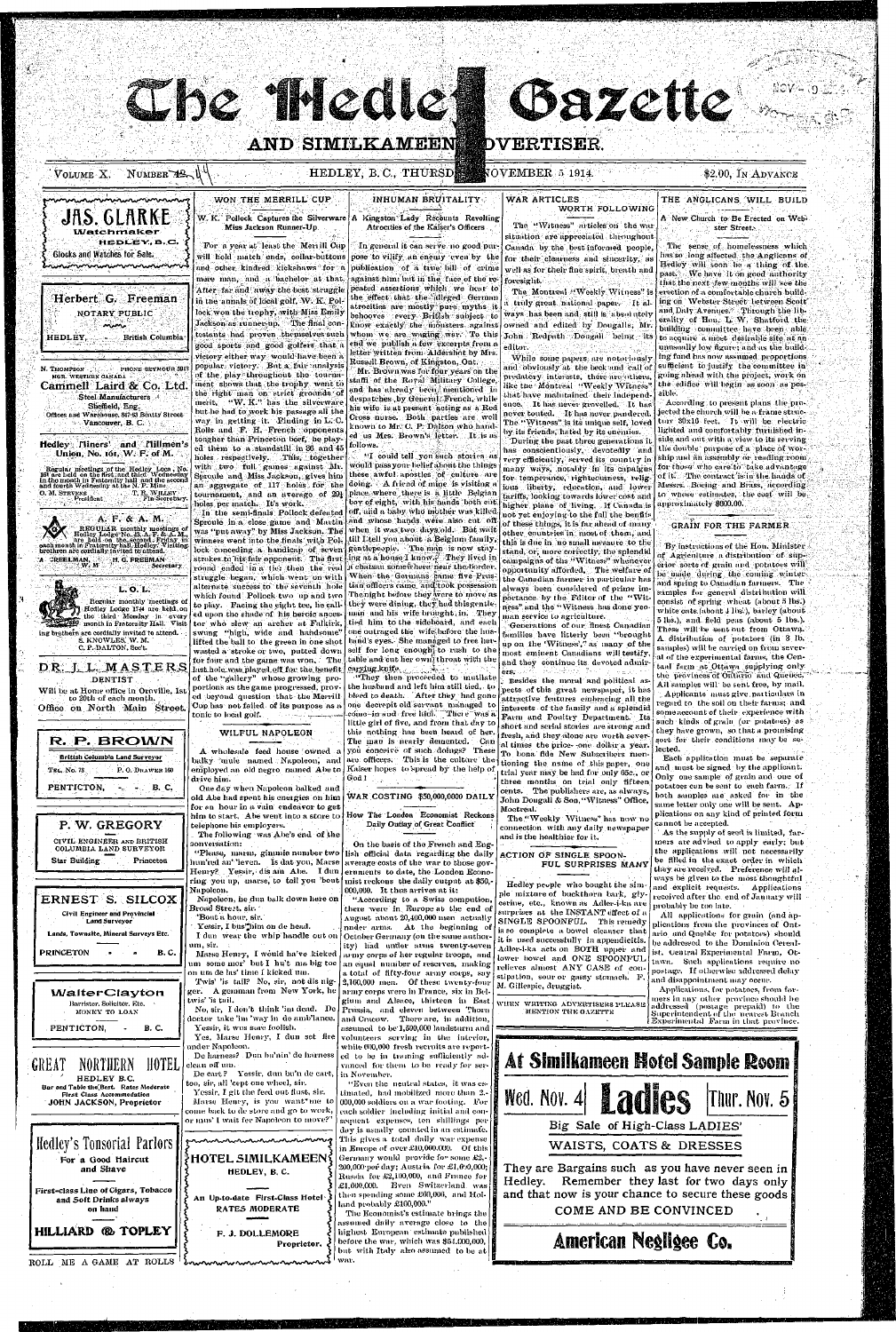#### THE HEDLEY GAZETTE NOV 5, 1914.



The London Directory

LYTTON WILMOT SHATFORD<br>by Francis Henry French, agent.

-10-i

NOTICE

SIMILKAMEEN LAND DISTRICT DISTRICT OF YALE

TAKE notice that I, Howard Abbott Turner of Penticton, occupation Road Superintent, intend to apply for permission to purchase the following described lands:

commencing at a post planted adjacent to<br>the south-west corner of Indian Reserve so. 2,<br>near the mouth of Twenty-mile creek, thence<br>est 20 chains, thence south 20 chains, thence<br>east 20 chains, thence north 20 chains to po

HOWARD ABBOT TURNER

by Francis Henry French, agent.

October 19th 1914.

October 19th 1914.

THE BANK OF 1836 1914 78 Years in Business. Capital and Surplus \$7,786.666. Plan Ahead for the Children's Education Times may be no better, and money no more plentiful, when the education of your maturing children begins to make heavy demands on your purse. Open now, in the Savings department of the Bank of British North America, a special Education Fund, so that you will be able to give your children the start in life which you owe them. Hedley Branch, ... F. C. P. Dalton, Manager STRIKARE RENDERE REGISTER DER REGISTER HEDLEY GAZETTE JOB DEPARTMENT WHEN YOU ARE IN NEED OF Letterheads Dodgers, Dates Billheads Circulars Envelopes **Invitations Business Cards Statements** Bills of Fare Meal Tickets Milk Tickets Memo Heads **Ball Programs Butter Wrappers** Visiting Cards Posters TRY US. WE GIVE SATISFACTION. Where Are Your Interests Synopsis of Coal Mining Regulations COAL mining rights of the Dominion, in<br>the Yukon Territory, the North-west Territorial and Alberta,<br>the Yukon Territory, the North-west Territorial and in a portion of the Province of Bri-<br>tish Columbia, may be leased for **LAre** they in this community? If Are they among the to one applicant. people with whom you Application for a lease must be made by the applicant in person to the Agent of Sub-Agent of the district in which the rights applied for are situated. associate? If Are they with the In survoyed territory the land must be described by sections, or legal sub-divisions of sections, and in unsurveyed territory the tract applicant himself, neighbors and friends with whom you do busi-Fach application must be accompanied by a fee of \$5 which will be redunded if the rights<br>applied for are not available, but not other wise. A regular of the reduction<br>wise. A regular wise wise wise the paid on the merchant business? 3 Pairs of our 75c. Value<br>American Silk Hostery If so, you want to know what is happening in this community. You want per ton<br>The person operating the mine shall furnish<br>the Agent with sworn returns accounting for<br>the full quantity of merchantable coal mined<br>and pay the royalty thereon. If the coal min-<br>ing rights are not being operated, 4 Pairs of our 50c. Value to know the goings and comings of American Cashmere Hosiery the people with whom you associate,

Don't Pay Out Good Money for Rent When You

Can Own a House of Your Own

THE HEDLEY CITY TOWNSITE COMPANY, Ltd.

<u> Kanalala kata ya kusingana kata ya kusinga kata ya kata ya kata ya kata ya kata ya kata ya kata ya kata ya k</u>

HEDLEY, B.C.

F. H. French, Secretary and Manager



Finally be got a good many people to believe that the anvil was sweeter than the harp; and when it was discovered that he had started a factory to make hammer handles, they decided to fire him bodily. So the word was passed along and he was shot over the balcony with his band of knockers. Milton says he fell for two weeks. When he finally reached the earth, he gave it out that he was a dispossessed prince, styled himself D'Evil, took up his residence in Paris

Paradise. But Satan was of a peculiar